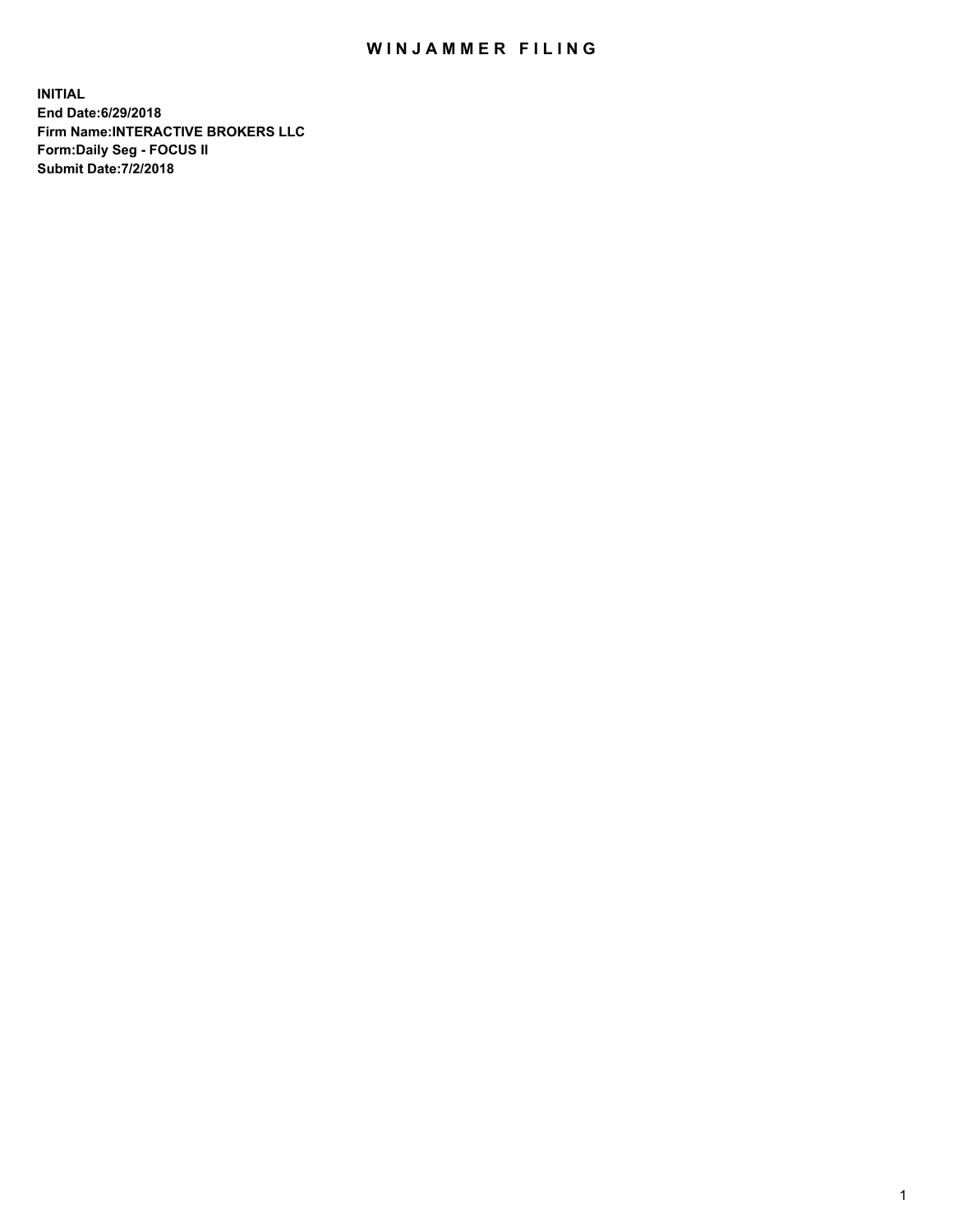**INITIAL End Date:6/29/2018 Firm Name:INTERACTIVE BROKERS LLC Form:Daily Seg - FOCUS II Submit Date:7/2/2018 Daily Segregation - Cover Page**

| Name of Company                                                                                                                                                                                                                                                                                                                | <b>INTERACTIVE BROKERS LLC</b>                                                          |
|--------------------------------------------------------------------------------------------------------------------------------------------------------------------------------------------------------------------------------------------------------------------------------------------------------------------------------|-----------------------------------------------------------------------------------------|
| <b>Contact Name</b>                                                                                                                                                                                                                                                                                                            | <b>James Menicucci</b>                                                                  |
| <b>Contact Phone Number</b>                                                                                                                                                                                                                                                                                                    | 203-618-8085                                                                            |
| <b>Contact Email Address</b>                                                                                                                                                                                                                                                                                                   | jmenicucci@interactivebrokers.c<br>om                                                   |
| FCM's Customer Segregated Funds Residual Interest Target (choose one):<br>a. Minimum dollar amount: ; or<br>b. Minimum percentage of customer segregated funds required:% ; or<br>c. Dollar amount range between: and; or<br>d. Percentage range of customer segregated funds required between:% and%.                         | $\overline{\mathbf{0}}$<br>$\overline{\mathbf{0}}$<br>155,000,000 245,000,000<br>00     |
| FCM's Customer Secured Amount Funds Residual Interest Target (choose one):<br>a. Minimum dollar amount: ; or<br>b. Minimum percentage of customer secured funds required:%; or<br>c. Dollar amount range between: and; or<br>d. Percentage range of customer secured funds required between:% and%.                            | $\overline{\mathbf{0}}$<br>$\mathbf 0$<br>80,000,000 120,000,000<br>0 <sub>0</sub>      |
| FCM's Cleared Swaps Customer Collateral Residual Interest Target (choose one):<br>a. Minimum dollar amount: ; or<br>b. Minimum percentage of cleared swaps customer collateral required:% ; or<br>c. Dollar amount range between: and; or<br>d. Percentage range of cleared swaps customer collateral required between:% and%. | $\overline{\mathbf{0}}$<br>$\underline{\mathbf{0}}$<br>0 <sub>0</sub><br>0 <sub>0</sub> |

Attach supporting documents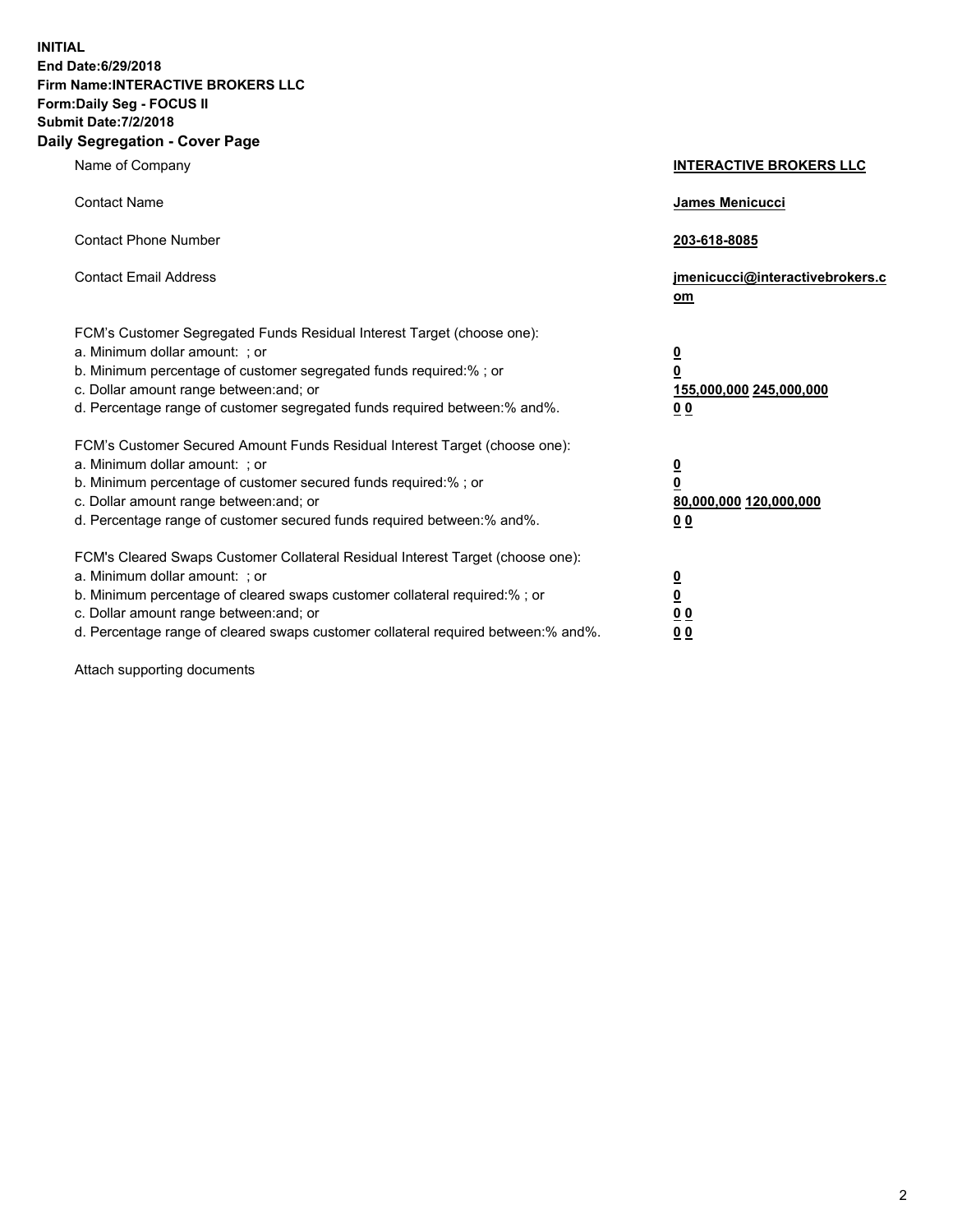**INITIAL End Date:6/29/2018 Firm Name:INTERACTIVE BROKERS LLC Form:Daily Seg - FOCUS II Submit Date:7/2/2018 Daily Segregation - Secured Amounts**

|          | Foreign Futures and Foreign Options Secured Amounts                                                |                                        |
|----------|----------------------------------------------------------------------------------------------------|----------------------------------------|
|          | Amount required to be set aside pursuant to law, rule or regulation of a foreign                   | $0$ [7305]                             |
|          | government or a rule of a self-regulatory organization authorized thereunder                       |                                        |
| 1.       | Net ledger balance - Foreign Futures and Foreign Option Trading - All Customers                    |                                        |
|          | A. Cash                                                                                            | 445,708,090 [7315]                     |
|          | B. Securities (at market)                                                                          | $0$ [7317]                             |
| 2.       | Net unrealized profit (loss) in open futures contracts traded on a foreign board of trade          | <u>-9,742,781</u> [7325]               |
| 3.       | Exchange traded options                                                                            |                                        |
|          | a. Market value of open option contracts purchased on a foreign board of trade                     | 338,604 [7335]                         |
|          | b. Market value of open contracts granted (sold) on a foreign board of trade                       | -35,323 [7337]                         |
| 4.       | Net equity (deficit) (add lines 1. 2. and 3.)                                                      | 436,268,590 [7345]                     |
| 5.       | Account liquidating to a deficit and account with a debit balances - gross amount                  | 4,548 [7351]                           |
|          | Less: amount offset by customer owned securities                                                   | 0 [7352] 4,548 [7354]                  |
| 6.       | Amount required to be set aside as the secured amount - Net Liquidating Equity                     | 436,273,138 [7355]                     |
|          | Method (add lines 4 and 5)                                                                         |                                        |
| 7.       | Greater of amount required to be set aside pursuant to foreign jurisdiction (above) or line        | 436,273,138 [7360]                     |
|          | 6.                                                                                                 |                                        |
|          | FUNDS DEPOSITED IN SEPARATE REGULATION 30.7 ACCOUNTS                                               |                                        |
| 1.       | Cash in banks                                                                                      |                                        |
|          | A. Banks located in the United States                                                              | 62,087,401 [7500]                      |
|          | B. Other banks qualified under Regulation 30.7                                                     | 0 [7520] 62,087,401 [7530]             |
| 2.       | Securities                                                                                         |                                        |
|          | A. In safekeeping with banks located in the United States                                          | 371,795,515 [7540]                     |
|          | B. In safekeeping with other banks qualified under Regulation 30.7                                 | 0 [7560] 371,795,515 [7570]            |
| 3.       | Equities with registered futures commission merchants                                              |                                        |
|          | A. Cash                                                                                            | $0$ [7580]                             |
|          | <b>B.</b> Securities                                                                               | $0$ [7590]                             |
|          | C. Unrealized gain (loss) on open futures contracts                                                | $0$ [7600]                             |
|          | D. Value of long option contracts                                                                  | $0$ [7610]                             |
|          | E. Value of short option contracts                                                                 | 0 [7615] 0 [7620]                      |
| 4.       | Amounts held by clearing organizations of foreign boards of trade                                  |                                        |
|          | A. Cash                                                                                            | $0$ [7640]                             |
|          | <b>B.</b> Securities                                                                               | $0$ [7650]                             |
|          | C. Amount due to (from) clearing organization - daily variation                                    | $0$ [7660]                             |
|          | D. Value of long option contracts                                                                  | $0$ [7670]                             |
|          | E. Value of short option contracts                                                                 | 0 [7675] 0 [7680]                      |
| 5.       | Amounts held by members of foreign boards of trade                                                 |                                        |
|          | A. Cash                                                                                            | 119,793,298 [7700]                     |
|          | <b>B.</b> Securities                                                                               | $0$ [7710]                             |
|          | C. Unrealized gain (loss) on open futures contracts                                                | -2,730,531 [7720]                      |
|          | D. Value of long option contracts                                                                  | 338,604 [7730]                         |
|          | E. Value of short option contracts                                                                 | -35,323 [7735] 117,366,048 [7740]      |
| 6.<br>7. | Amounts with other depositories designated by a foreign board of trade                             | $0$ [7760]                             |
|          | Segregated funds on hand                                                                           | $0$ [7765]                             |
| 8.<br>9. | Total funds in separate section 30.7 accounts                                                      | 551,248,964 [7770]                     |
|          | Excess (deficiency) Set Aside for Secured Amount (subtract line 7 Secured Statement                | 114,975,826 [7380]                     |
| 10.      | Page 1 from Line 8)<br>Management Target Amount for Excess funds in separate section 30.7 accounts |                                        |
| 11.      | Excess (deficiency) funds in separate 30.7 accounts over (under) Management Target                 | 80,000,000 [7780]<br>34,975,826 [7785] |
|          |                                                                                                    |                                        |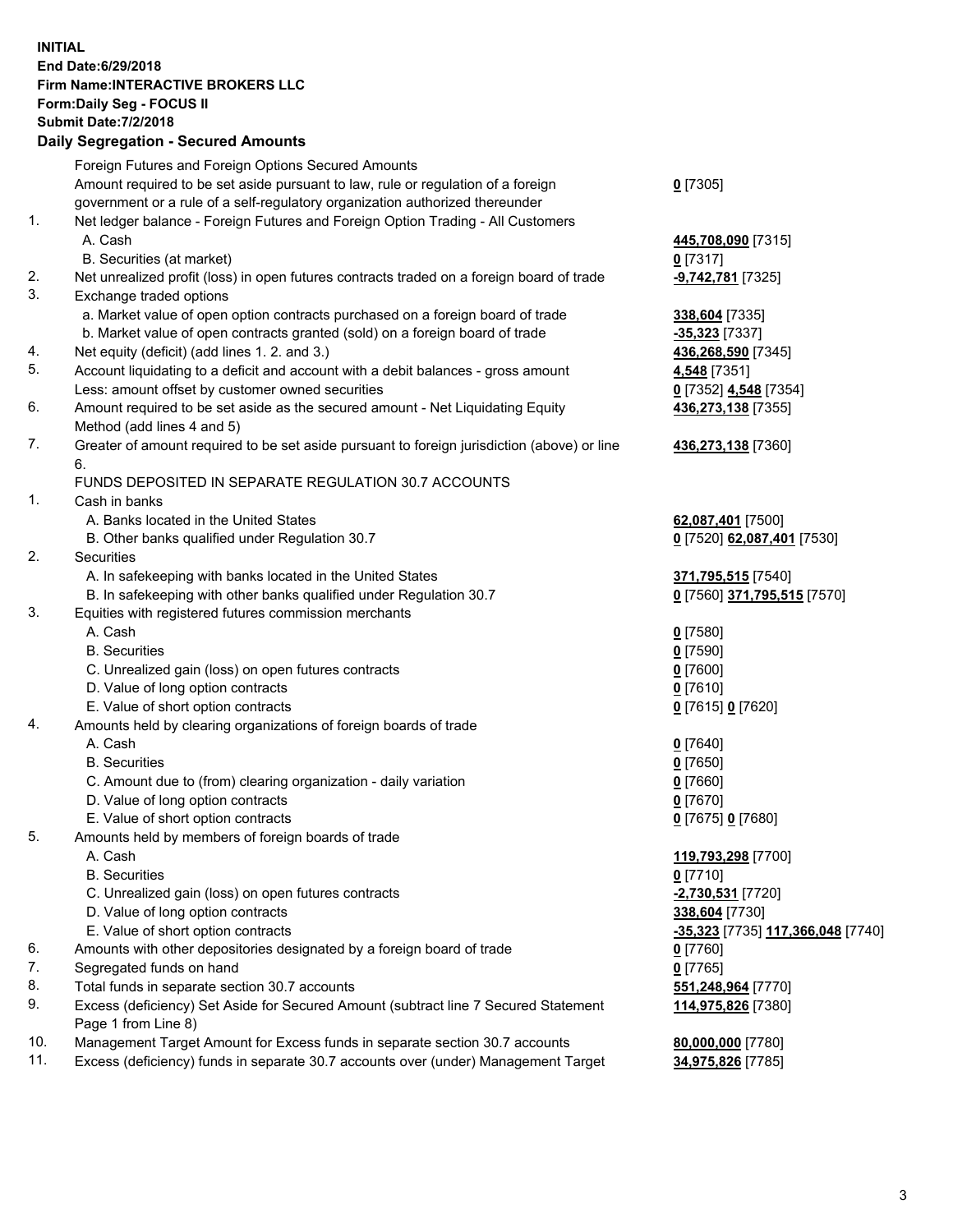**INITIAL End Date:6/29/2018 Firm Name:INTERACTIVE BROKERS LLC Form:Daily Seg - FOCUS II Submit Date:7/2/2018 Daily Segregation - Segregation Statement** SEGREGATION REQUIREMENTS(Section 4d(2) of the CEAct) 1. Net ledger balance A. Cash **4,010,983,521** [7010] B. Securities (at market) **0** [7020] 2. Net unrealized profit (loss) in open futures contracts traded on a contract market **19,835,042** [7030] 3. Exchange traded options A. Add market value of open option contracts purchased on a contract market **242,518,601** [7032] B. Deduct market value of open option contracts granted (sold) on a contract market **-231,435,080** [7033] 4. Net equity (deficit) (add lines 1, 2 and 3) **4,041,902,084** [7040] 5. Accounts liquidating to a deficit and accounts with debit balances - gross amount **163,316** [7045] Less: amount offset by customer securities **0** [7047] **163,316** [7050] 6. Amount required to be segregated (add lines 4 and 5) **4,042,065,400** [7060] FUNDS IN SEGREGATED ACCOUNTS 7. Deposited in segregated funds bank accounts A. Cash **527,681,729** [7070] B. Securities representing investments of customers' funds (at market) **2,543,374,145** [7080] C. Securities held for particular customers or option customers in lieu of cash (at market) **0** [7090] 8. Margins on deposit with derivatives clearing organizations of contract markets A. Cash **20,417,846** [7100] B. Securities representing investments of customers' funds (at market) **1,162,321,533** [7110] C. Securities held for particular customers or option customers in lieu of cash (at market) **0** [7120] 9. Net settlement from (to) derivatives clearing organizations of contract markets **1,149,410** [7130] 10. Exchange traded options A. Value of open long option contracts **242,461,459** [7132] B. Value of open short option contracts **-231,468,096** [7133] 11. Net equities with other FCMs A. Net liquidating equity **0** [7140] B. Securities representing investments of customers' funds (at market) **0** [7160] C. Securities held for particular customers or option customers in lieu of cash (at market) **0** [7170] 12. Segregated funds on hand **0** [7150] 13. Total amount in segregation (add lines 7 through 12) **4,265,938,026** [7180] 14. Excess (deficiency) funds in segregation (subtract line 6 from line 13) **223,872,626** [7190] 15. Management Target Amount for Excess funds in segregation **155,000,000** [7194] **68,872,626** [7198]

16. Excess (deficiency) funds in segregation over (under) Management Target Amount Excess